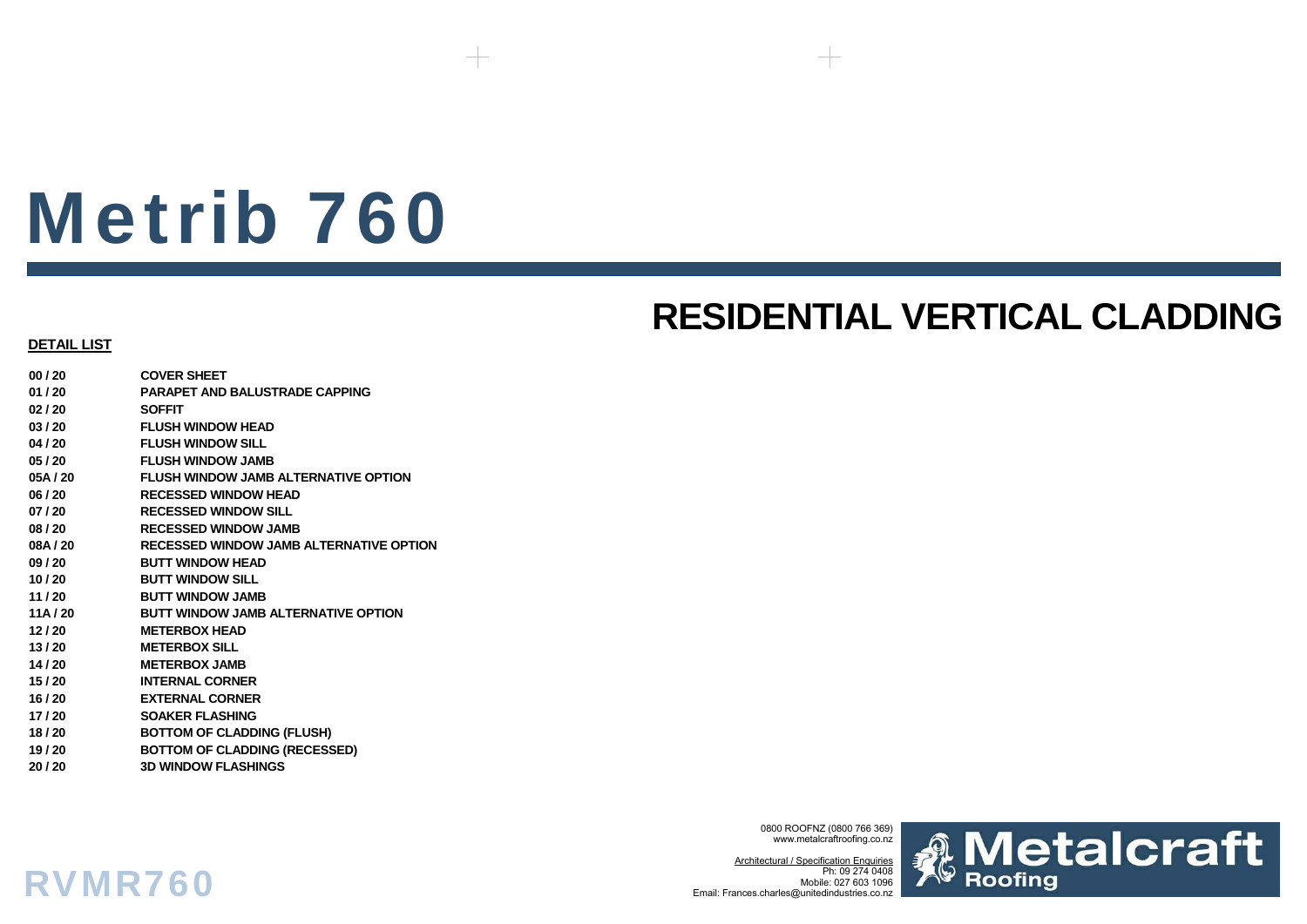

**letalcraft** Roofina

AS APPLICABLE TO SUPPORT CLADDINGS & FLASHINGS TO NZBC.

DISCLAIMER:

|                       |           | PARAPET AND BALUSTRADE CAPPING |       |                                      |
|-----------------------|-----------|--------------------------------|-------|--------------------------------------|
| Metrib <sub>760</sub> |           |                                |       | <b>RESIDENTIAL VERTICAL CLADDING</b> |
| Reference RVMR760     | Date 2015 | Scale $1:2$                    | Sheet | 01/20                                |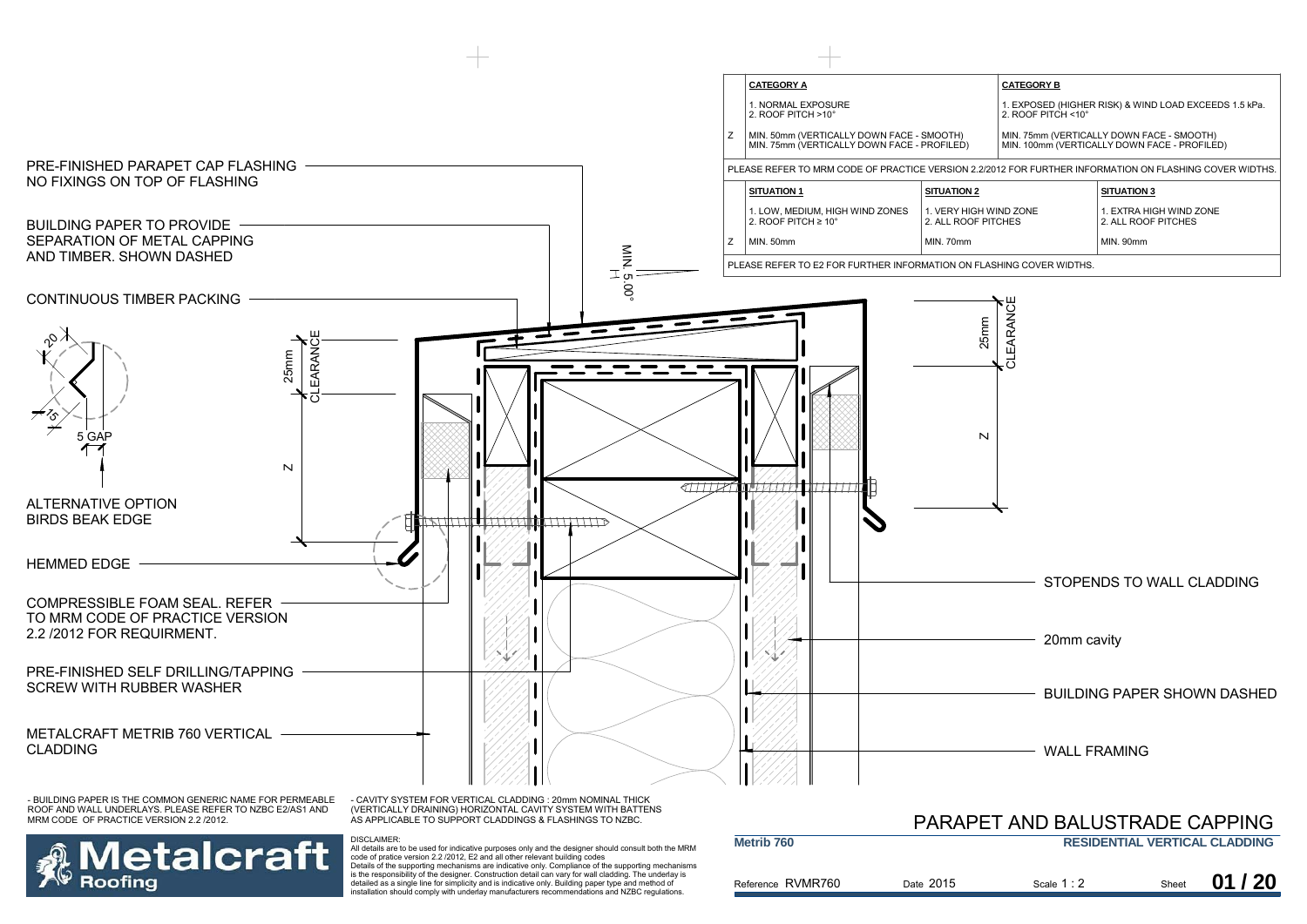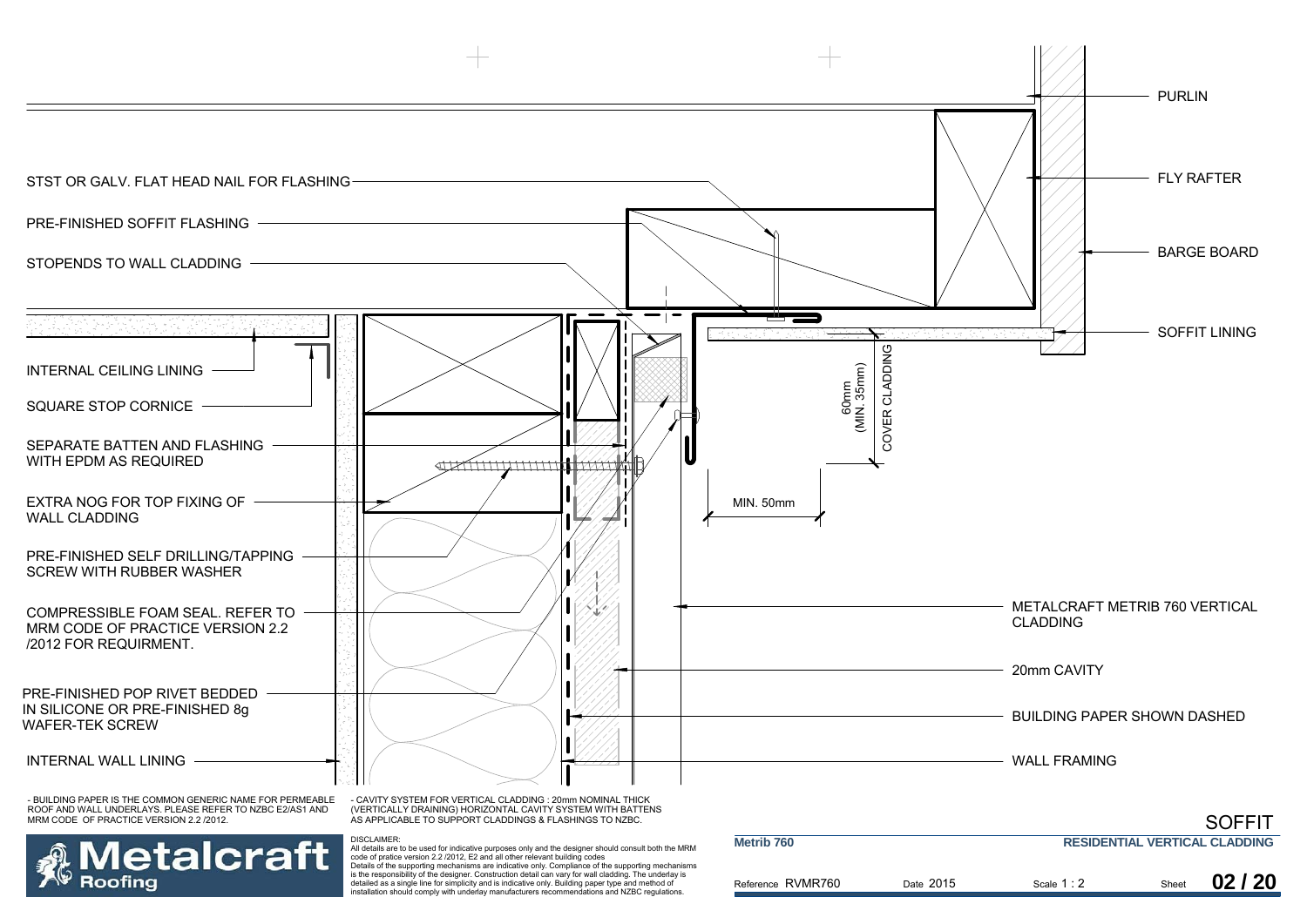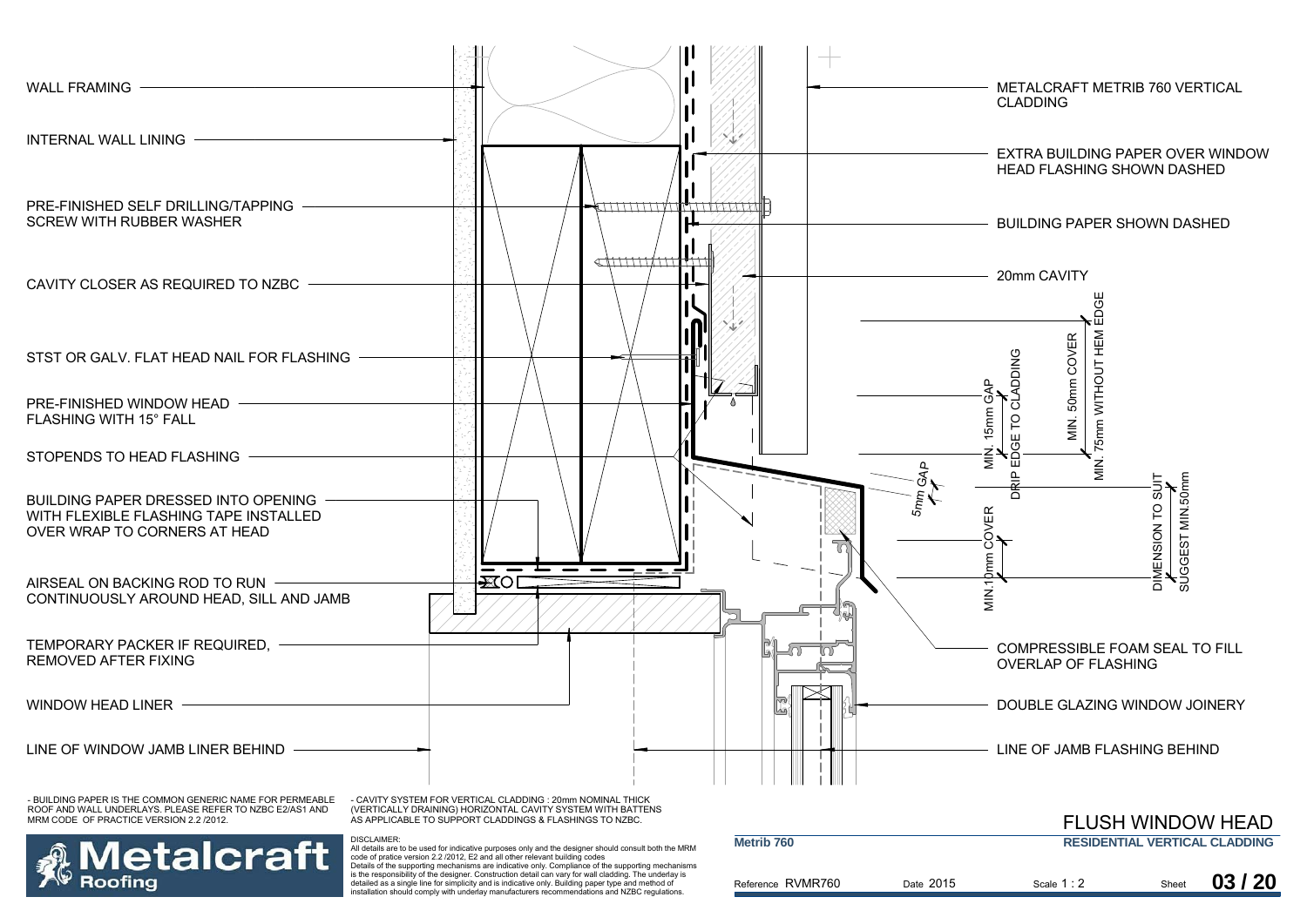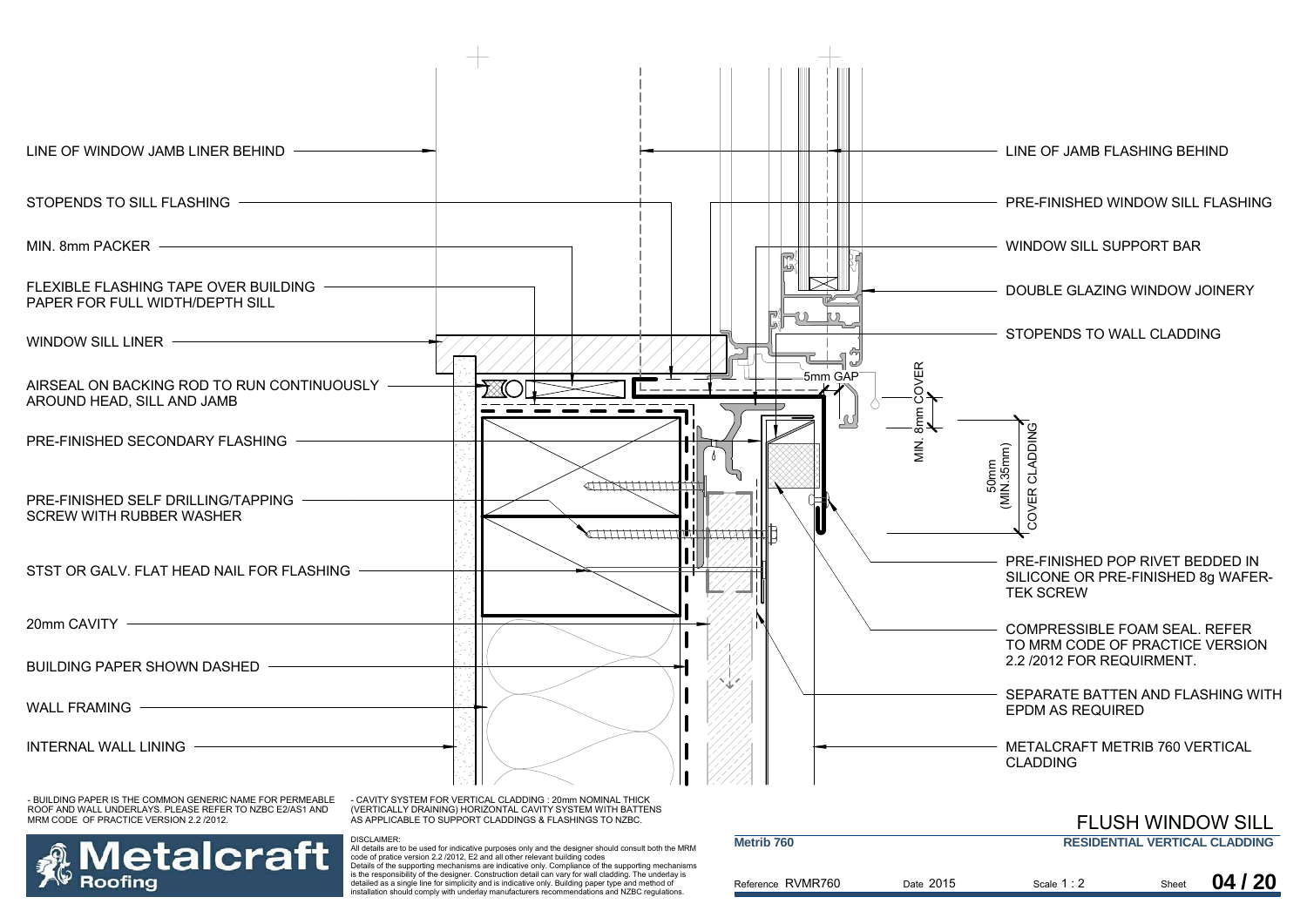

- CAVITY SYSTEM FOR VERTICAL CLADDING : 20mm NOMINAL THICK (VERTICALLY DRAINING) HORIZONTAL CAVITY SYSTEM WITH BATTENS AS APPLICABLE TO SUPPORT CLADDINGS & FLASHINGS TO NZBC.



|                       |           |             |       | <b>FLUSH WINDOW JAMB</b>             |
|-----------------------|-----------|-------------|-------|--------------------------------------|
| Metrib <sub>760</sub> |           |             |       | <b>RESIDENTIAL VERTICAL CLADDING</b> |
| Reference RVMR760     | Date 2015 | Scale $1:2$ | Sheet | 05/20                                |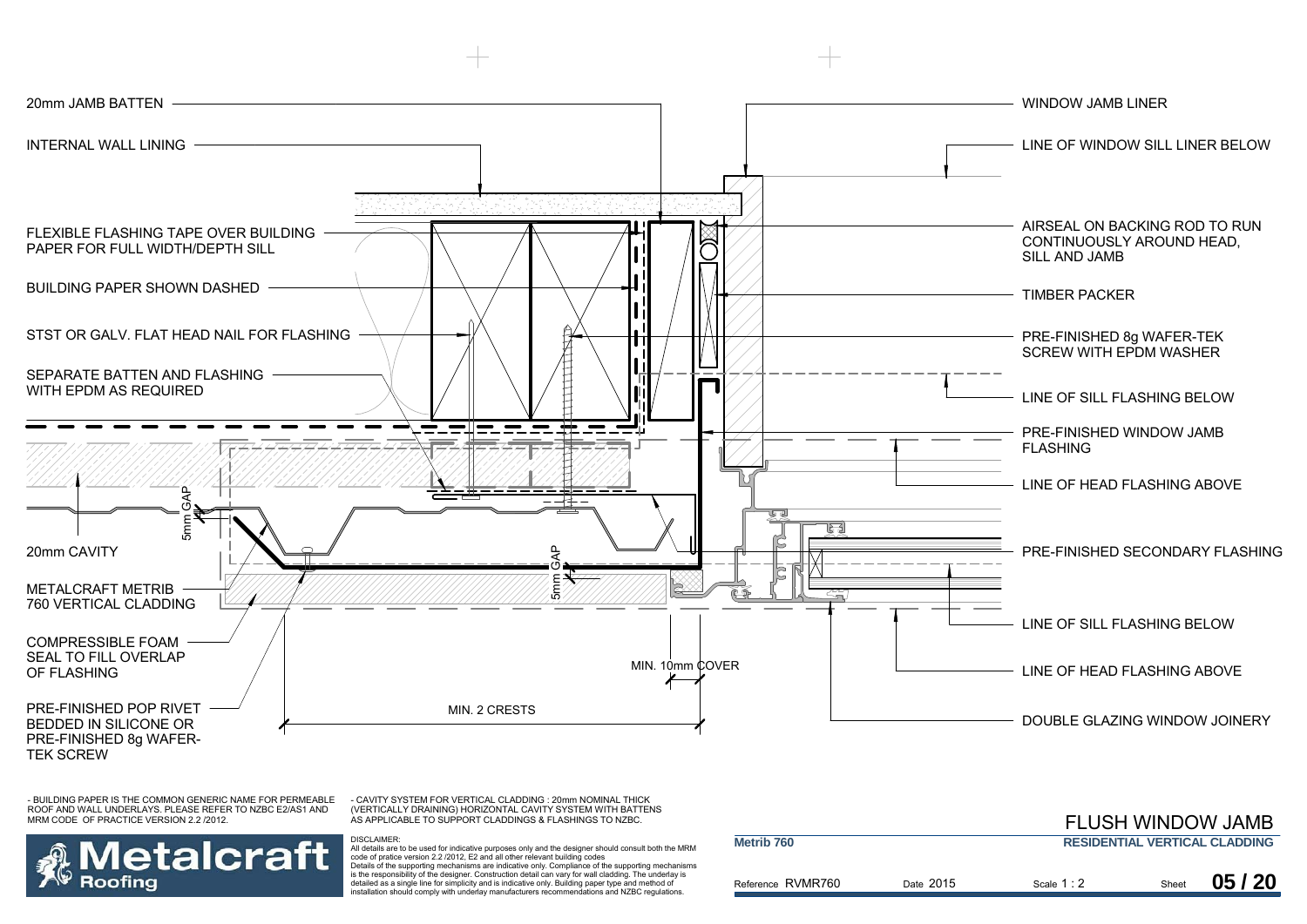

- CAVITY SYSTEM FOR VERTICAL CLADDING : 20mm NOMINAL THICK (VERTICALLY DRAINING) HORIZONTAL CAVITY SYSTEM WITH BATTENS AS APPLICABLE TO SUPPORT CLADDINGS & FLASHINGS TO NZBC.



DISCLAIMER:

 All details are to be used for indicative purposes only and the designer should consult both the MRM code of pratice version 2.2 /2012, E2 and all other relevant building codes Details of the supporting mechanisms are indicative only. Compliance of the supporting mechanisms is the responsibility of the designer. Construction detail can vary for wall cladding. The underlay is detailed as a single line for simplicity and is indicative only. Building paper type and method of installation should comply with underlay manufacturers recommendations and NZBC regulations.

### Reference RVMR760 **Metrib 760RESIDENTIAL VERTICAL CLADDING** Date 2015 Scale  $1:2$ FLUSH WINDOW JAMB ALTERNATIVE OPTION**Sheet 05A/20**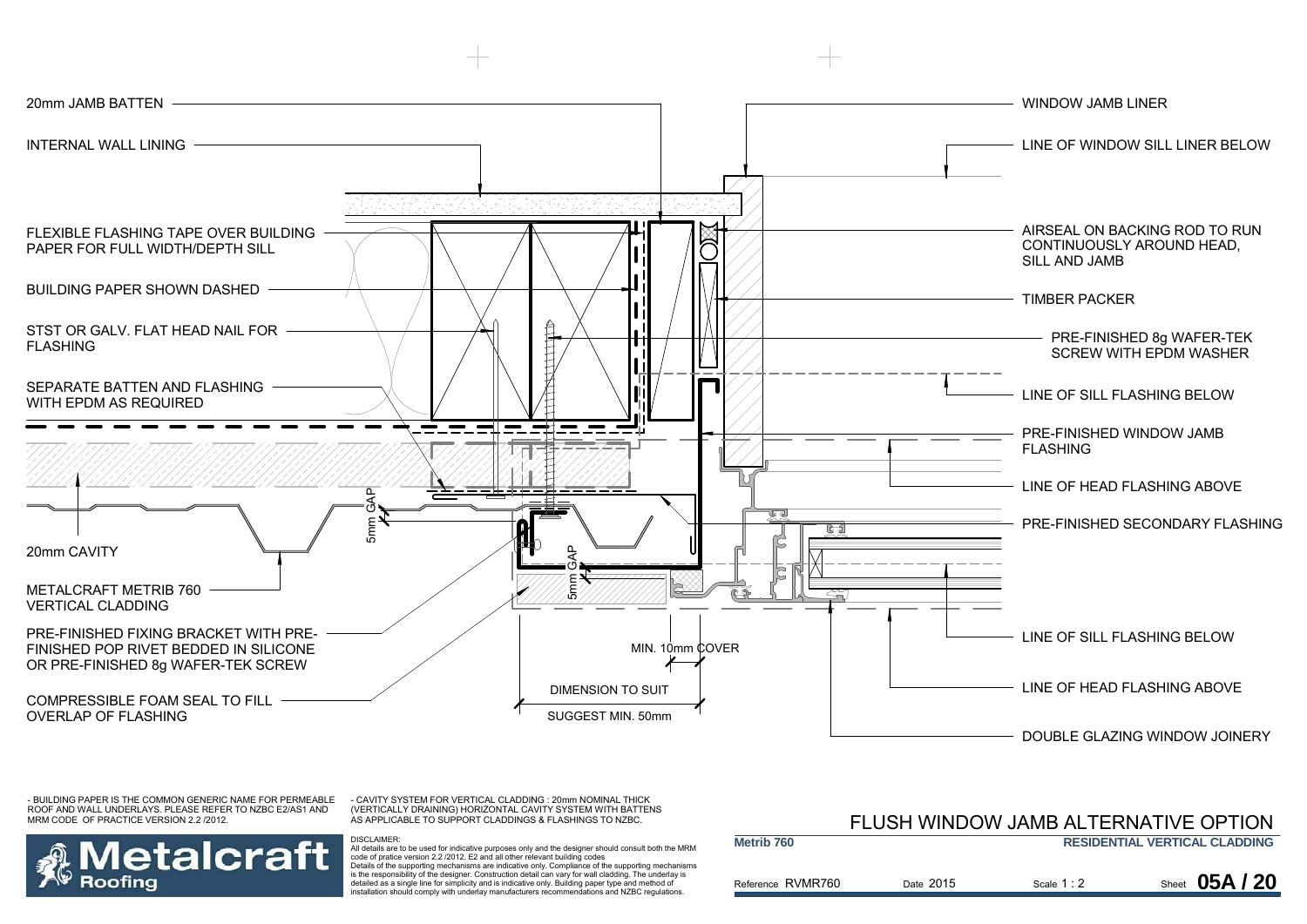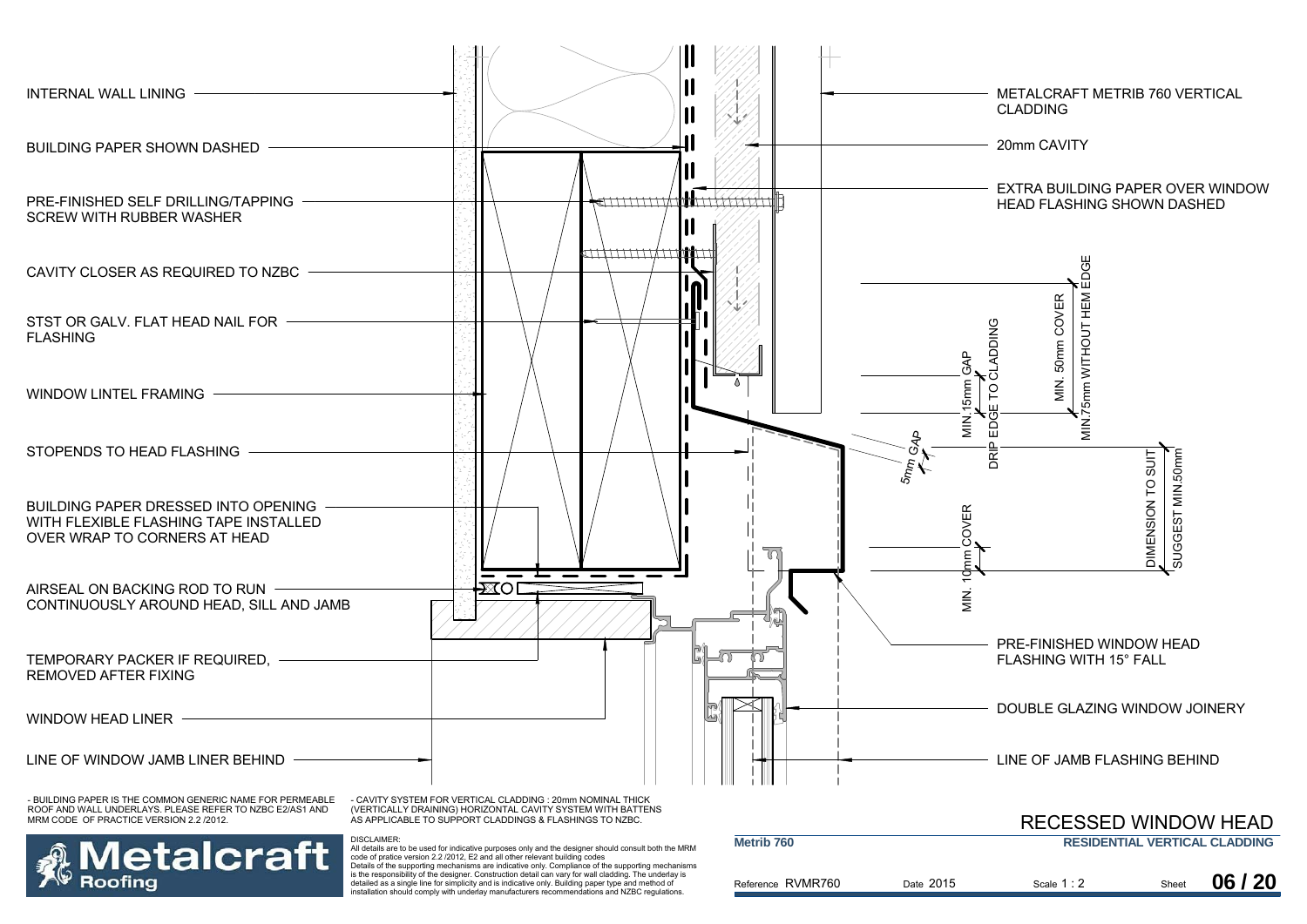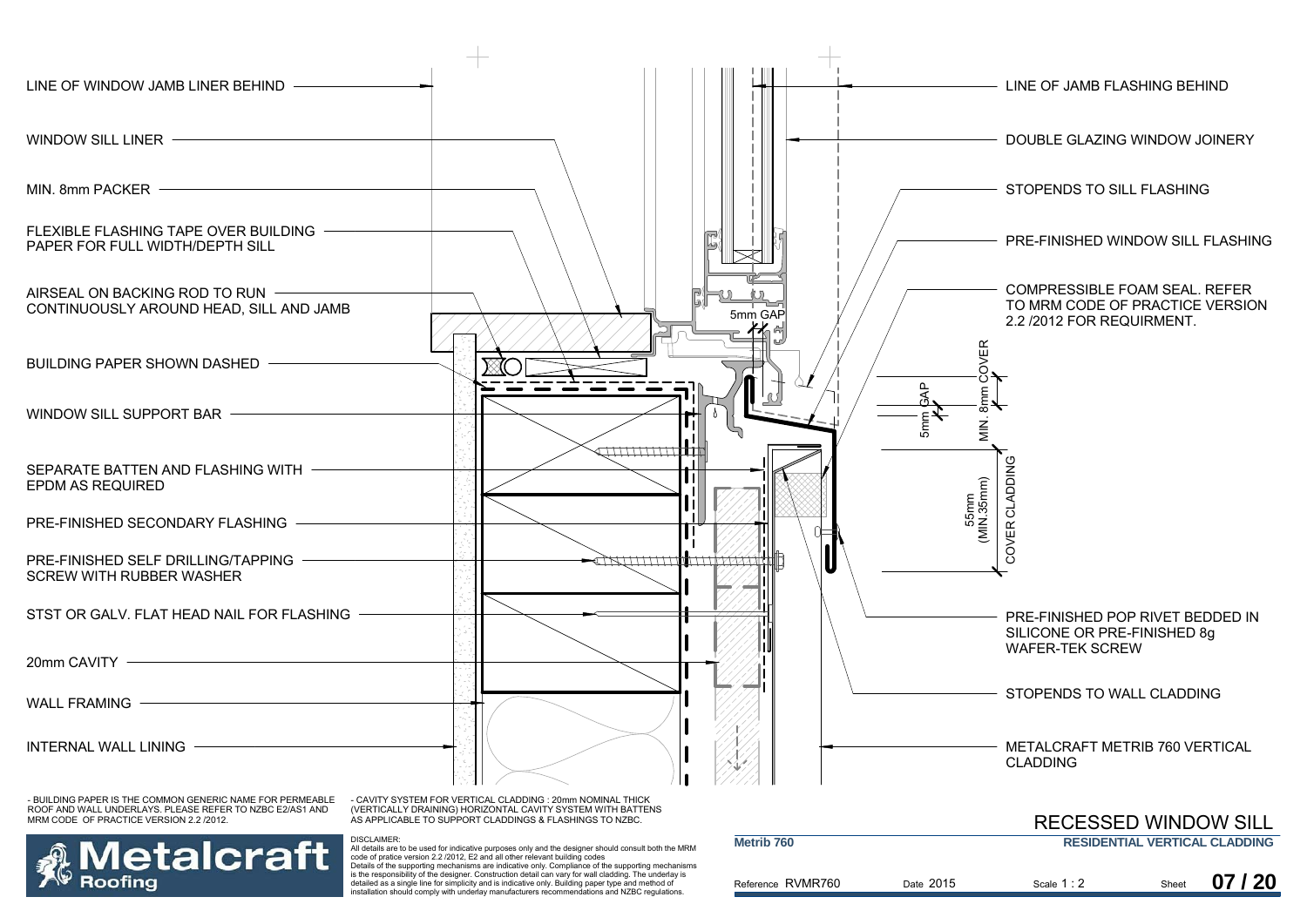![](_page_9_Figure_0.jpeg)

- CAVITY SYSTEM FOR VERTICAL CLADDING : 20mm NOMINAL THICK (VERTICALLY DRAINING) HORIZONTAL CAVITY SYSTEM WITH BATTENS AS APPLICABLE TO SUPPORT CLADDINGS & FLASHINGS TO NZBC.

DISCLAIMER:

![](_page_9_Picture_3.jpeg)

|                       |           | RECESSED WINDOW JAMB |       |                                      |
|-----------------------|-----------|----------------------|-------|--------------------------------------|
| Metrib <sub>760</sub> |           |                      |       | <b>RESIDENTIAL VERTICAL CLADDING</b> |
| Reference RVMR760     | Date 2015 | Scale $1:2$          | Sheet | 08/20                                |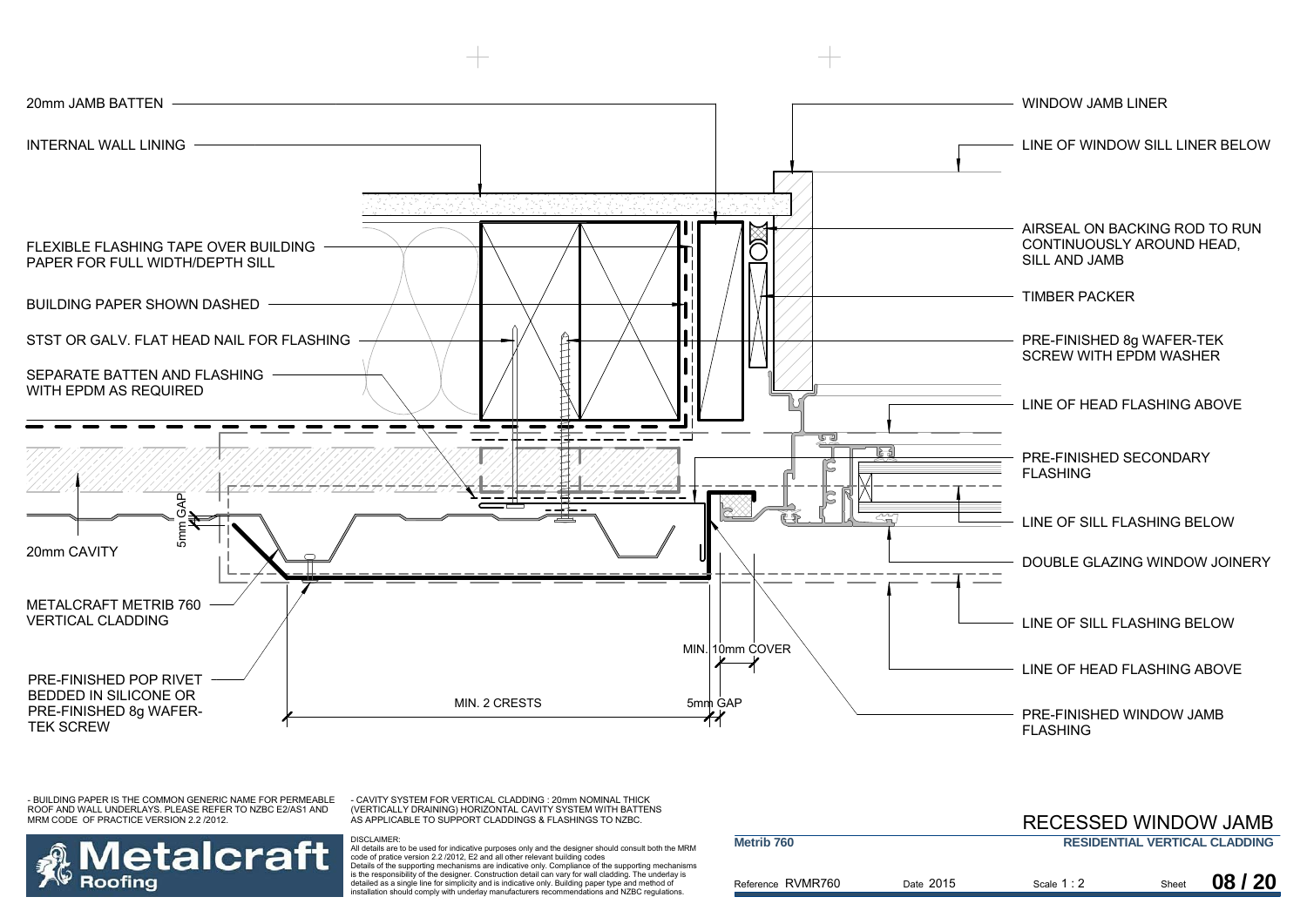![](_page_10_Figure_0.jpeg)

- CAVITY SYSTEM FOR VERTICAL CLADDING : 20mm NOMINAL THICK (VERTICALLY DRAINING) HORIZONTAL CAVITY SYSTEM WITH BATTENS AS APPLICABLE TO SUPPORT CLADDINGS & FLASHINGS TO NZBC.

DISCLAIMER:

## etalcraft Roofina

 All details are to be used for indicative purposes only and the designer should consult both the MRM code of pratice version 2.2 /2012, E2 and all other relevant building codes Details of the supporting mechanisms are indicative only. Compliance of the supporting mechanisms is the responsibility of the designer. Construction detail can vary for wall cladding. The underlay is detailed as a single line for simplicity and is indicative only. Building paper type and method of installation should comply with underlay manufacturers recommendations and NZBC regulations.

### Reference RVMR760 **Metrib 760RESIDENTIAL VERTICAL CLADDING** Date 2015 Scale  $1:2$ RECESSED WINDOW JAMB ALTERNATIVE OPTION**Sheet 08A/20**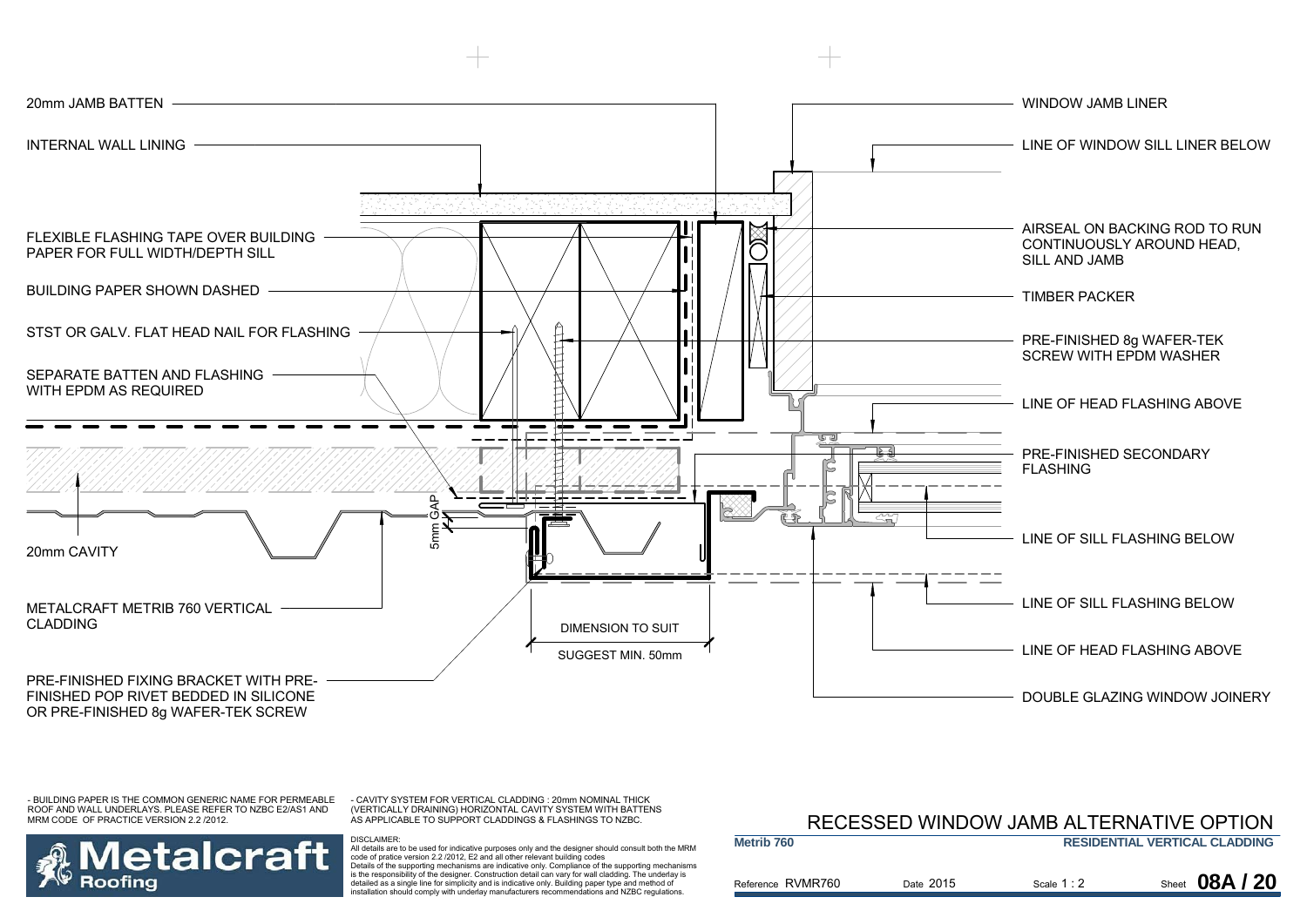![](_page_11_Figure_0.jpeg)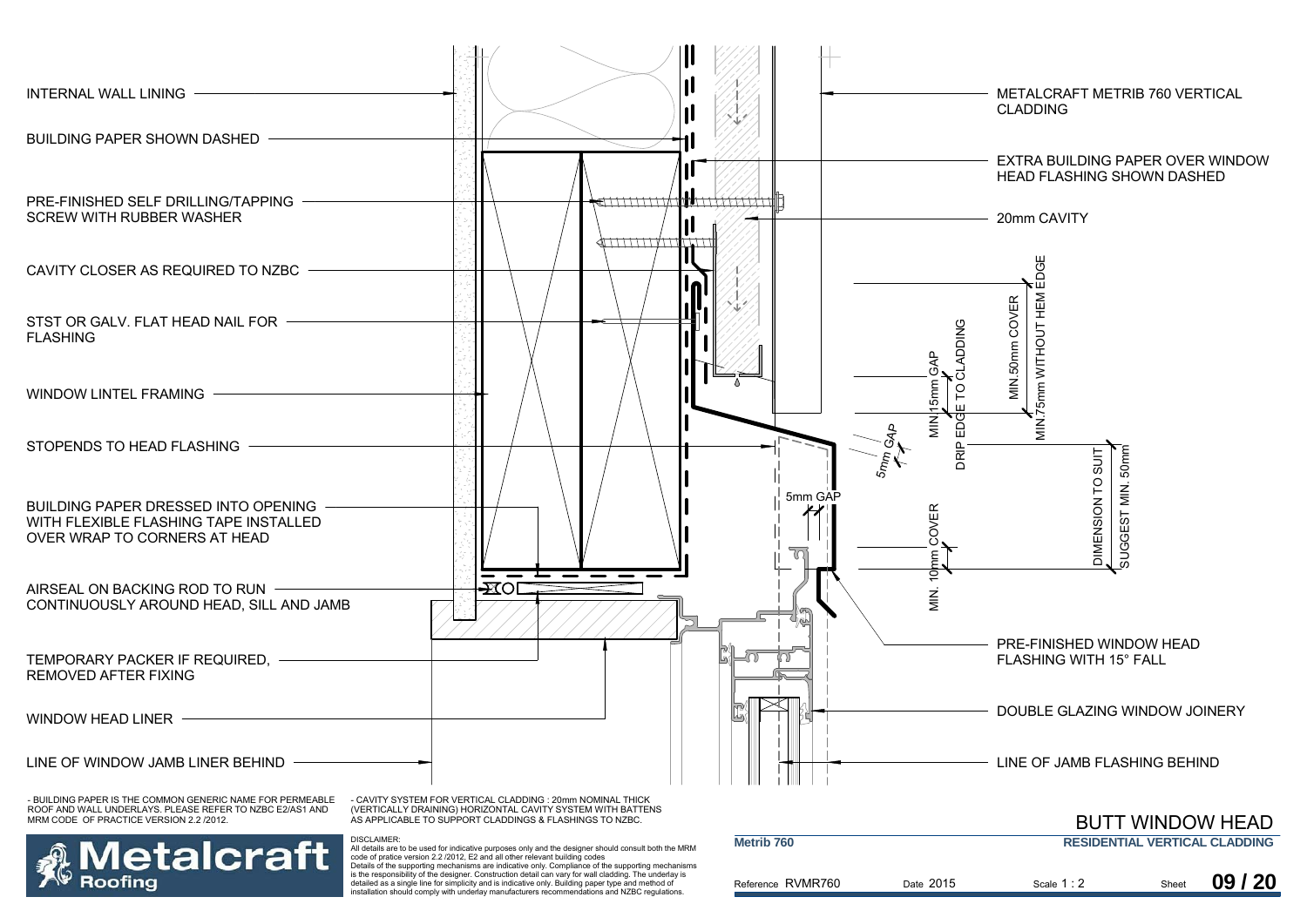![](_page_12_Figure_0.jpeg)

detailed as a single line for simplicity and is indicative only. Building paper type and method of installation should comply with underlay manufacturers recommendations and NZBC regulations.

Scale 1 : 2 Sheet **10 / 20**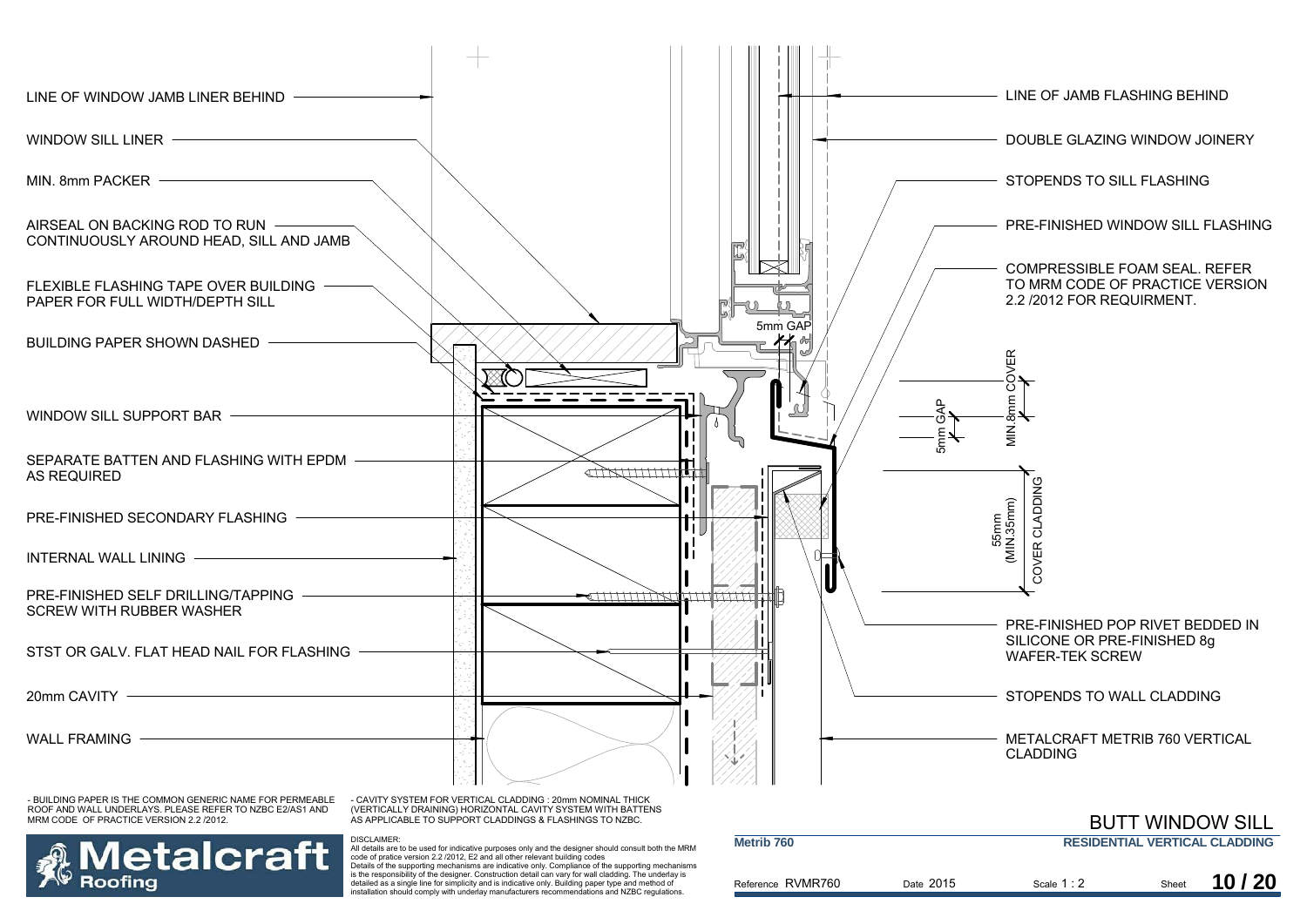![](_page_13_Figure_0.jpeg)

- CAVITY SYSTEM FOR VERTICAL CLADDING : 20mm NOMINAL THICK (VERTICALLY DRAINING) HORIZONTAL CAVITY SYSTEM WITH BATTENS AS APPLICABLE TO SUPPORT CLADDINGS & FLASHINGS TO NZBC.

![](_page_13_Picture_3.jpeg)

![](_page_13_Figure_5.jpeg)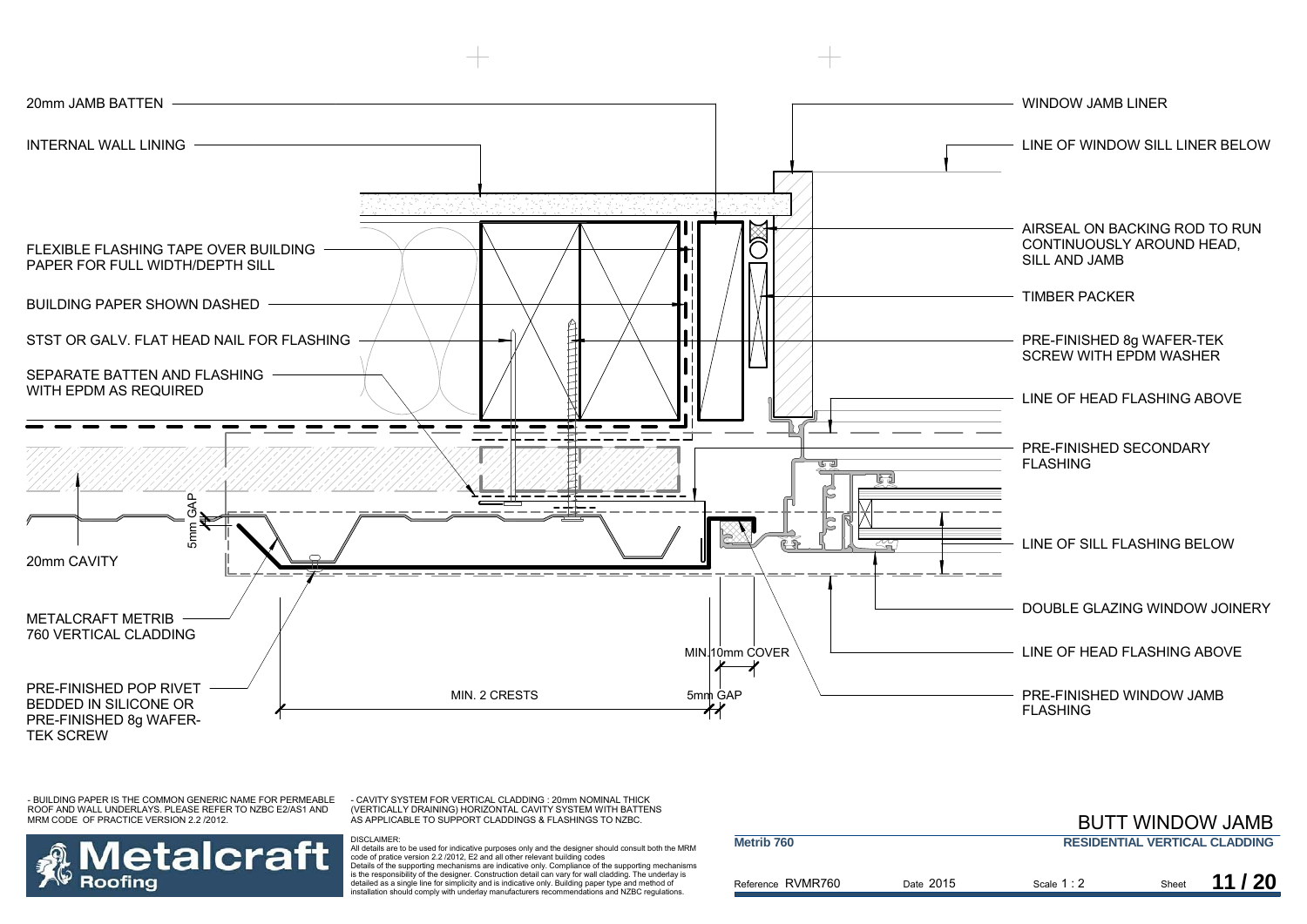![](_page_14_Figure_0.jpeg)

- CAVITY SYSTEM FOR VERTICAL CLADDING : 20mm NOMINAL THICK (VERTICALLY DRAINING) HORIZONTAL CAVITY SYSTEM WITH BATTENS AS APPLICABLE TO SUPPORT CLADDINGS & FLASHINGS TO NZBC.

DISCLAIMER:

![](_page_14_Picture_3.jpeg)

|                   | BUTT WINDOW JAMB ALTERNATIVE OPTION |             |                                      |  |
|-------------------|-------------------------------------|-------------|--------------------------------------|--|
| Metrib 760        |                                     |             | <b>RESIDENTIAL VERTICAL CLADDING</b> |  |
| Reference RVMR760 | Date 2015                           | Scale $1:2$ | Sheet $11A/20$                       |  |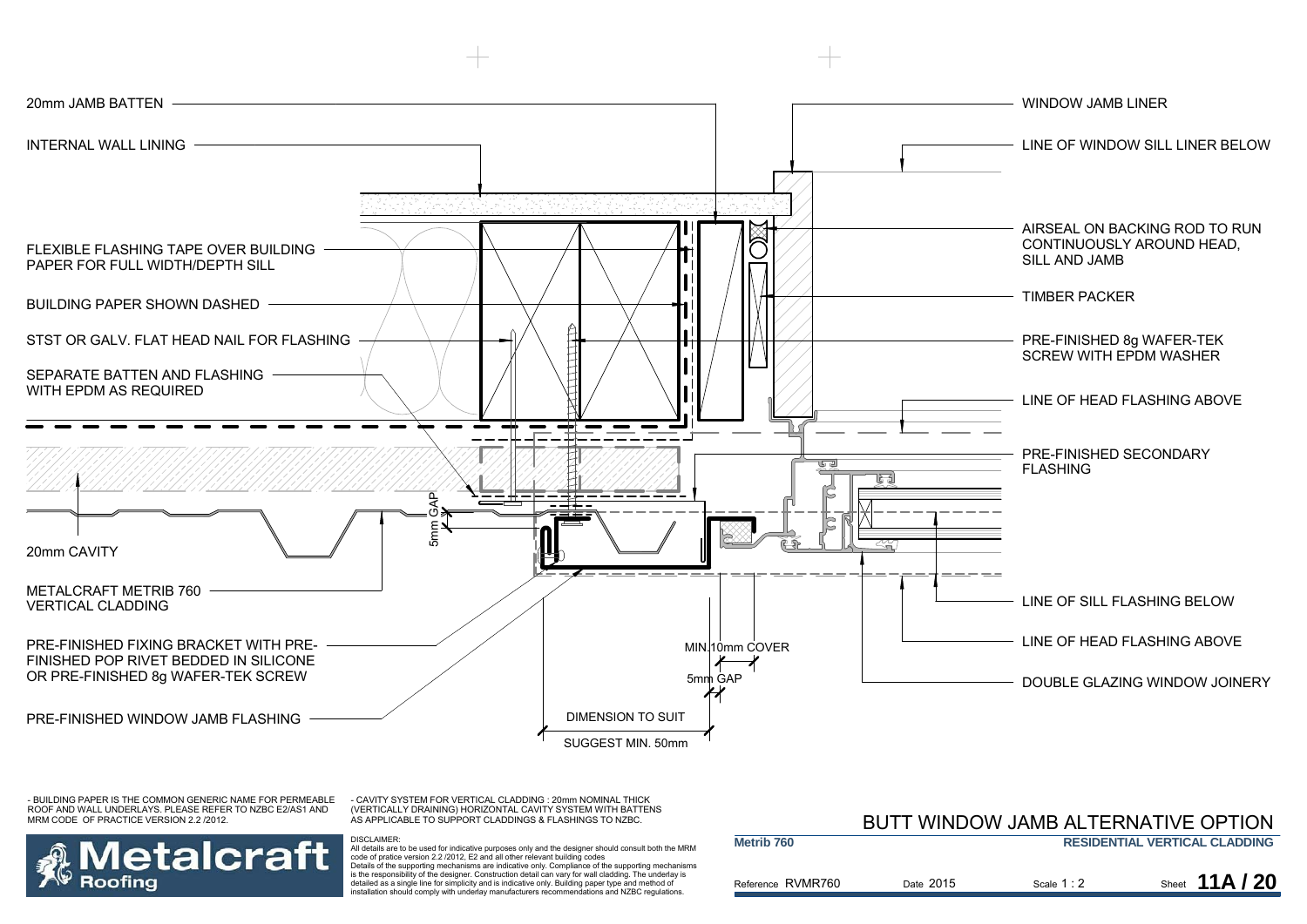![](_page_15_Figure_0.jpeg)

- CAVITY SYSTEM FOR VERTICAL CLADDING : 20mm NOMINAL THICK (VERTICALLY DRAINING) HORIZONTAL CAVITY SYSTEM WITH BATTENS AS APPLICABLE TO SUPPORT CLADDINGS & FLASHINGS TO NZBC.

DISCLAIMER:

## **letalcraft** Roofina

|                       |           |             |       | <b>METERBOX HEAD</b>                 |
|-----------------------|-----------|-------------|-------|--------------------------------------|
| Metrib <sub>760</sub> |           |             |       | <b>RESIDENTIAL VERTICAL CLADDING</b> |
| Reference RVMR760     | Date 2015 | Scale $1:2$ | Sheet | 12/20                                |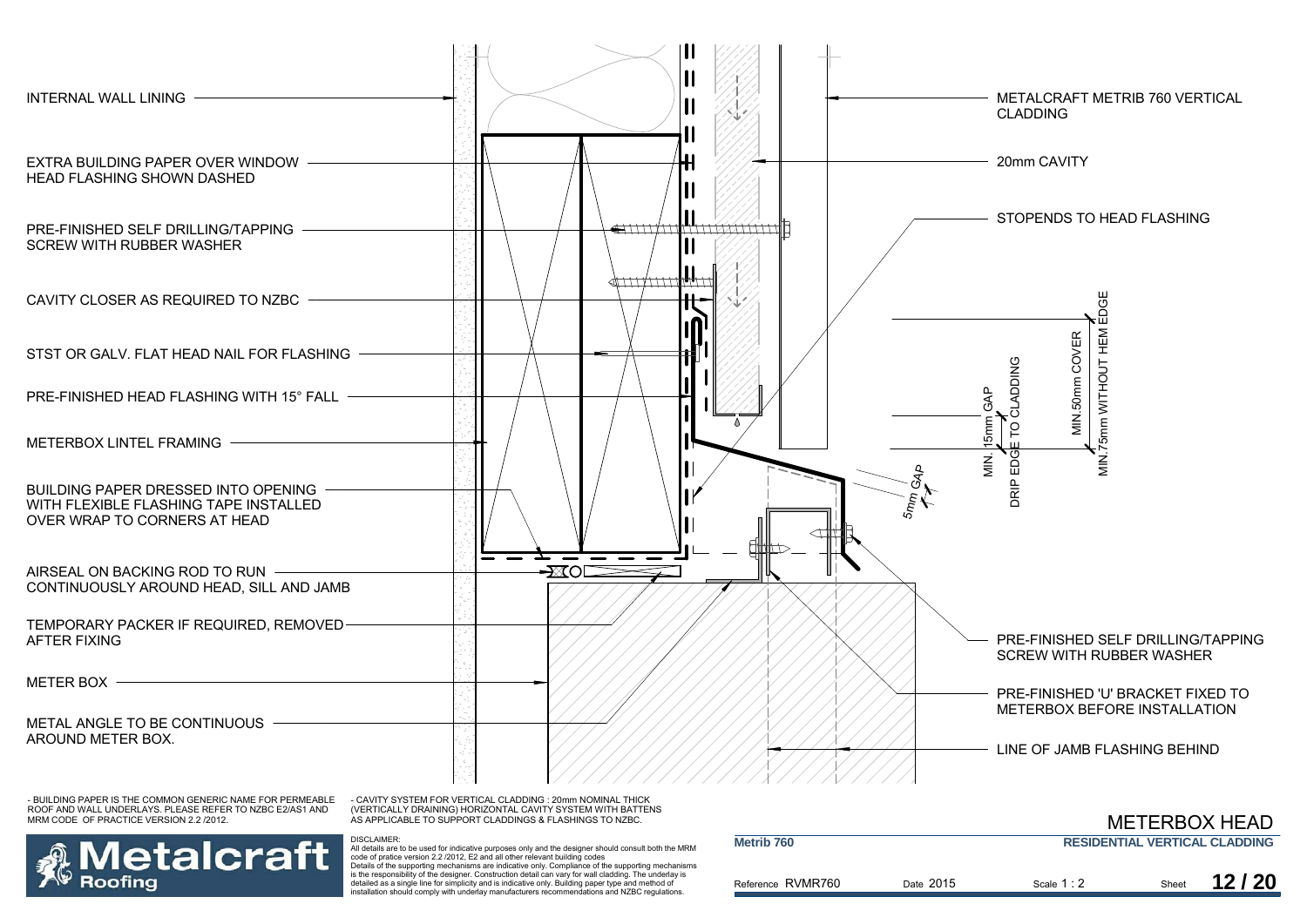![](_page_16_Figure_0.jpeg)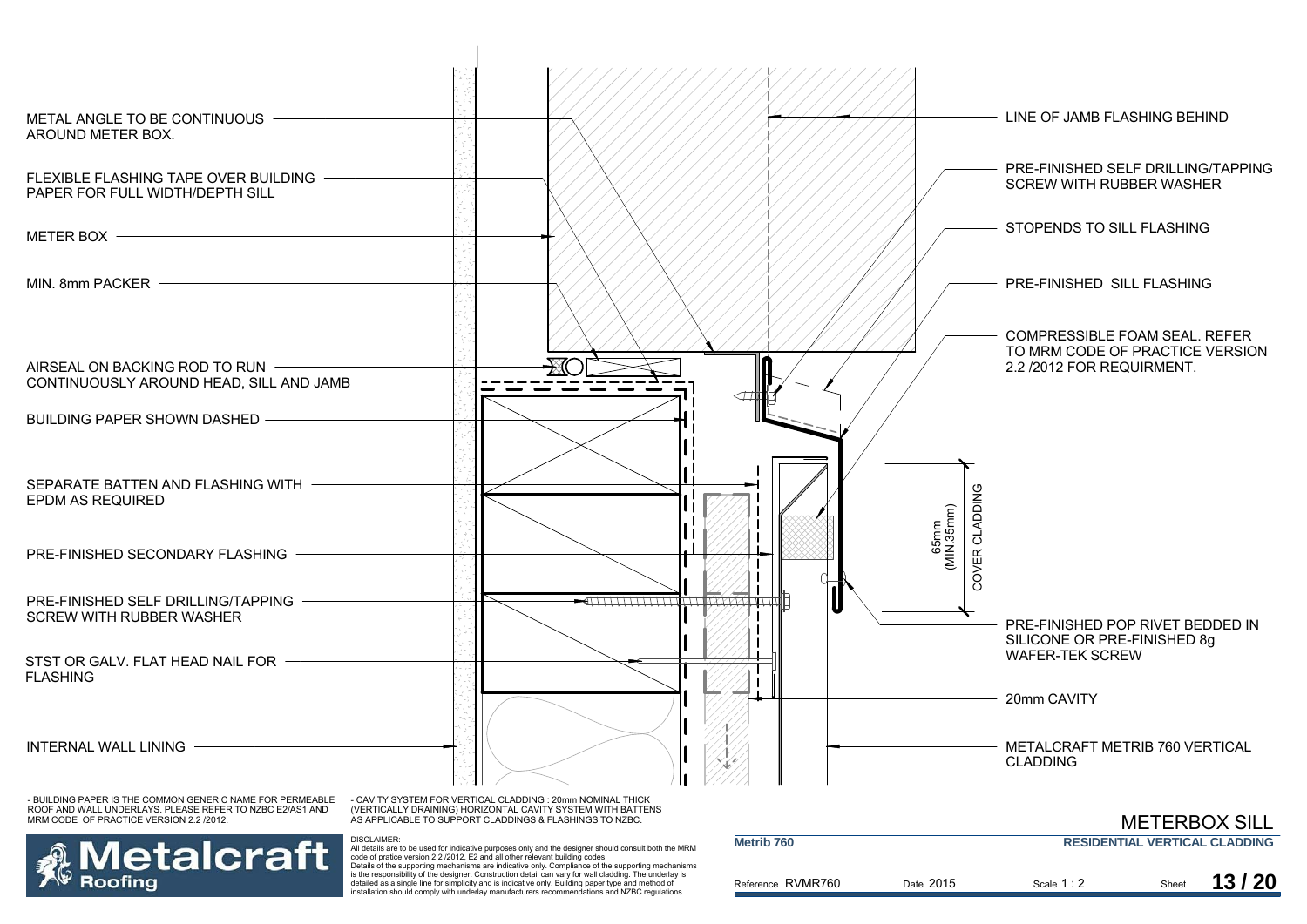![](_page_17_Figure_0.jpeg)

- CAVITY SYSTEM FOR VERTICAL CLADDING : 20mm NOMINAL THICK (VERTICALLY DRAINING) HORIZONTAL CAVITY SYSTEM WITH BATTENS AS APPLICABLE TO SUPPORT CLADDINGS & FLASHINGS TO NZBC.

DISCLAIMER:

![](_page_17_Picture_3.jpeg)

|                       |           |             |       | <b>METERBOX JAMB</b>                 |
|-----------------------|-----------|-------------|-------|--------------------------------------|
| Metrib <sub>760</sub> |           |             |       | <b>RESIDENTIAL VERTICAL CLADDING</b> |
| Reference RVMR760     | Date 2015 | Scale $1:2$ | Sheet | 14/20                                |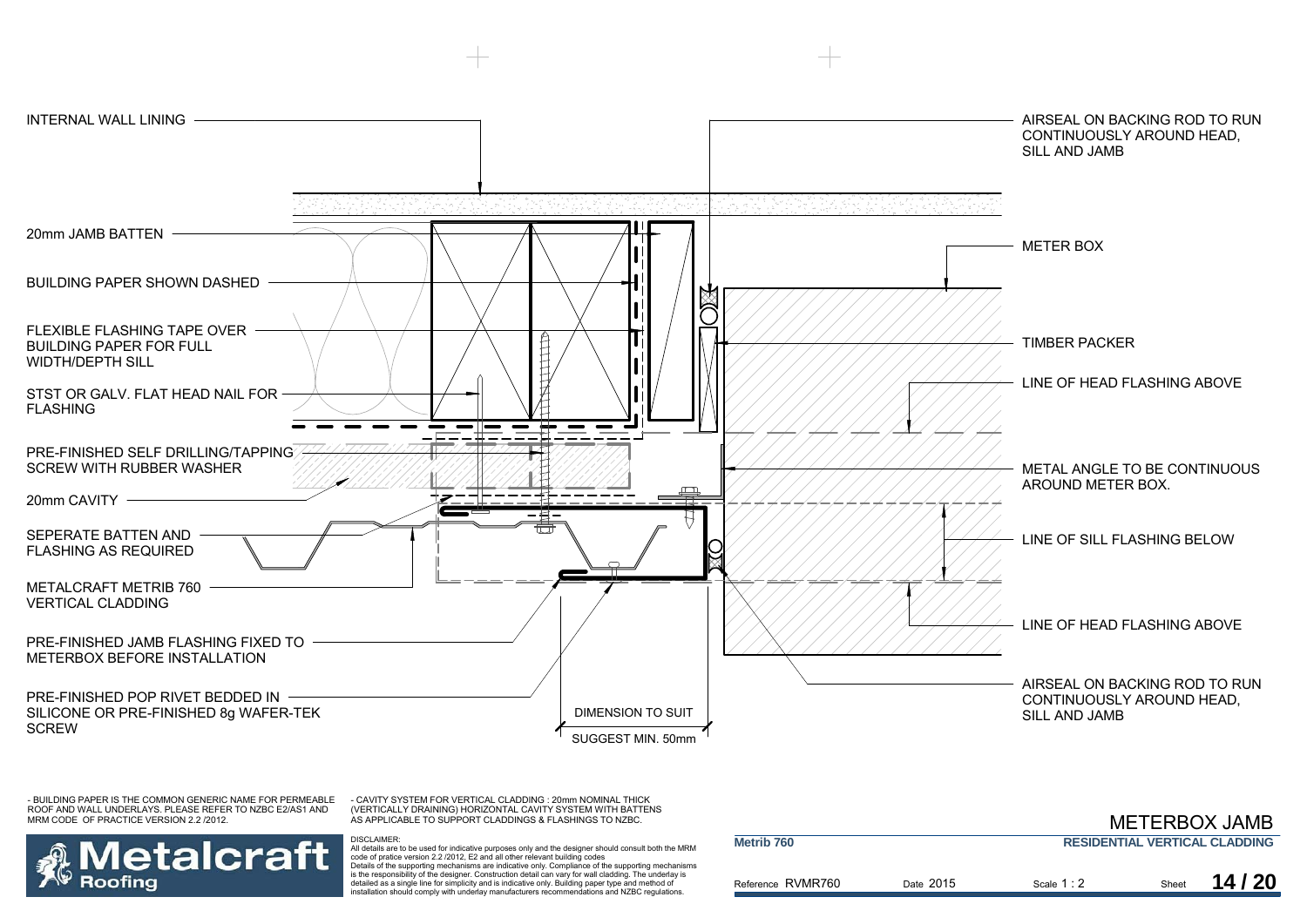![](_page_18_Figure_0.jpeg)

Referen

DISCLAIMER:<br>All details are to be used for indicative purposes only and the designer should consult both the MRM<br>code of pratice version 2.2 /2012, E2 and all other relevant building codes<br>Details of the supporting mechani is the responsibility of the designer. Construction detail can vary for wall cladding. The underlay is detailed as a single line for simplicity and is indicative only. Building paper type and method of installation should comply with underlay manufacturers recommendations and NZBC regulations.

**Roofing** 

| ce RVMR760 | Date 2015 | Scale $1:2$ | Sheet |
|------------|-----------|-------------|-------|
|            |           |             |       |
|            |           |             |       |

**15 / 20**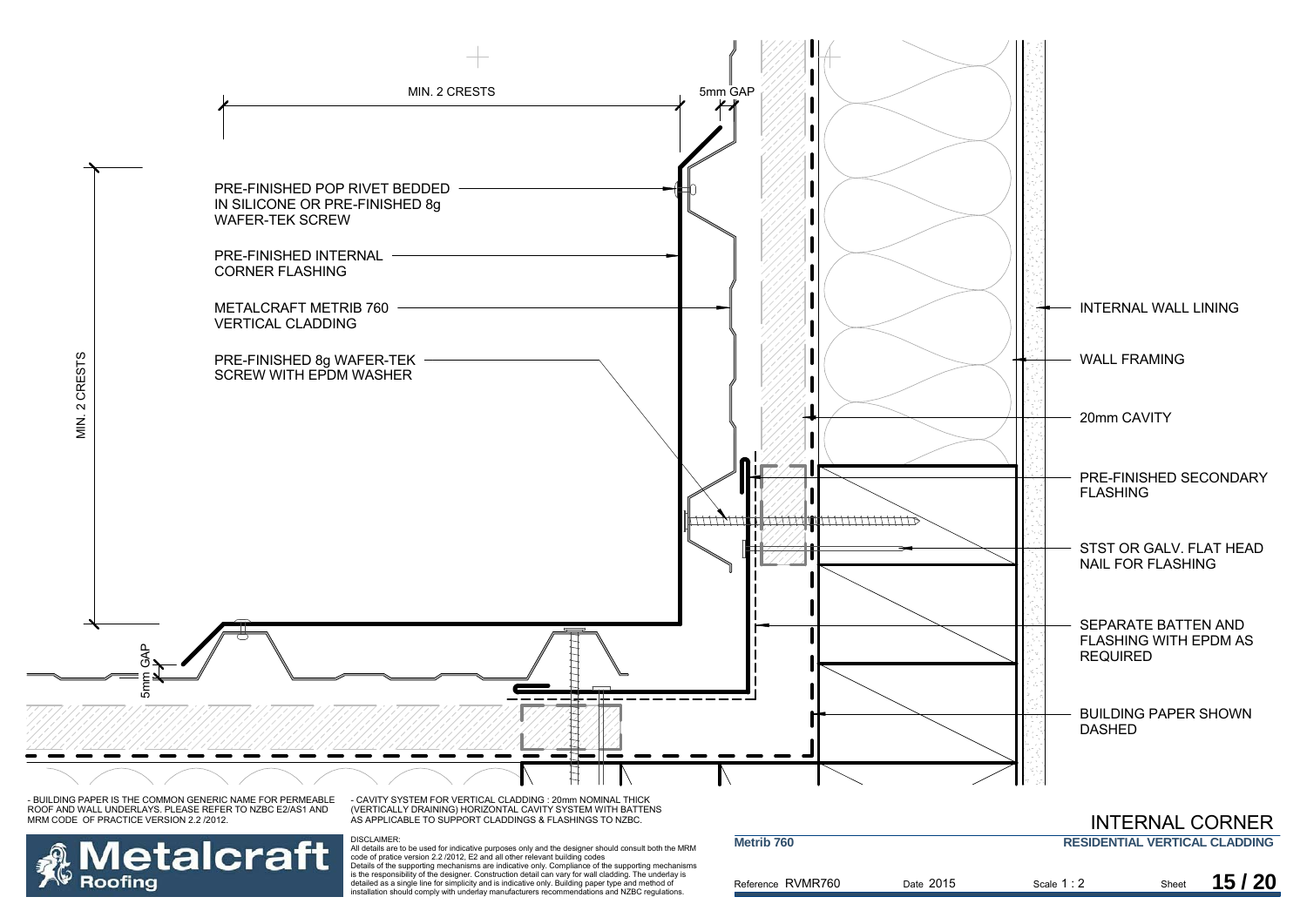![](_page_19_Figure_0.jpeg)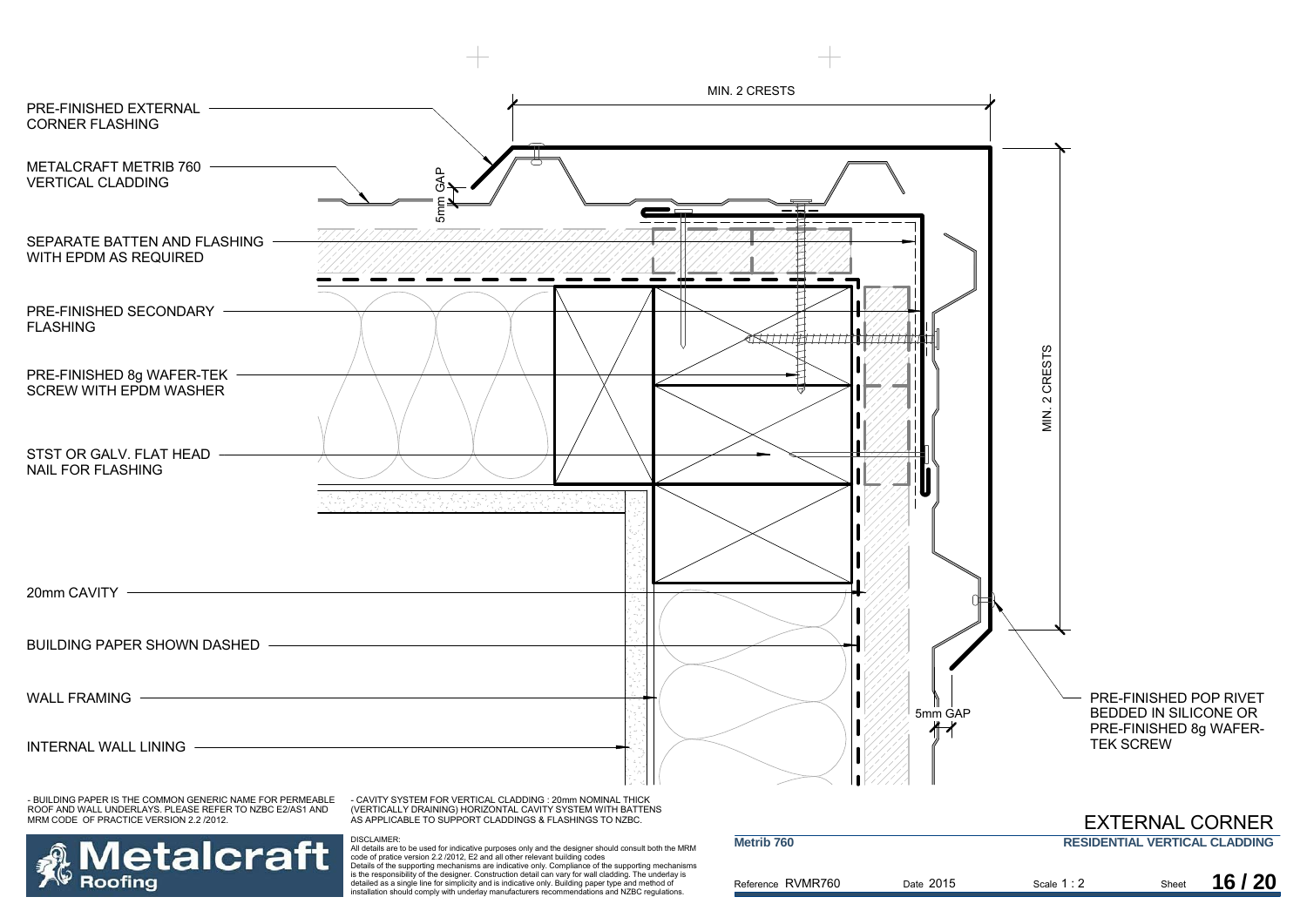![](_page_20_Figure_0.jpeg)

Roofing

**Metalcraft** 

- CAVITY SYSTEM FOR VERTICAL CLADDING : 20mm NOMINAL THICK (VERTICALLY DRAINING) HORIZONTAL CAVITY SYSTEM WITH BATTENS AS APPLICABLE TO SUPPORT CLADDINGS & FLASHINGS TO NZBC.

|                       |           |                                      |       | <b>SOAKER FLASHING</b> |
|-----------------------|-----------|--------------------------------------|-------|------------------------|
| Metrib <sub>760</sub> |           | <b>RESIDENTIAL VERTICAL CLADDING</b> |       |                        |
| Reference RVMR760     | Date 2015 | Scale $1:2$                          | Sheet | 17/20                  |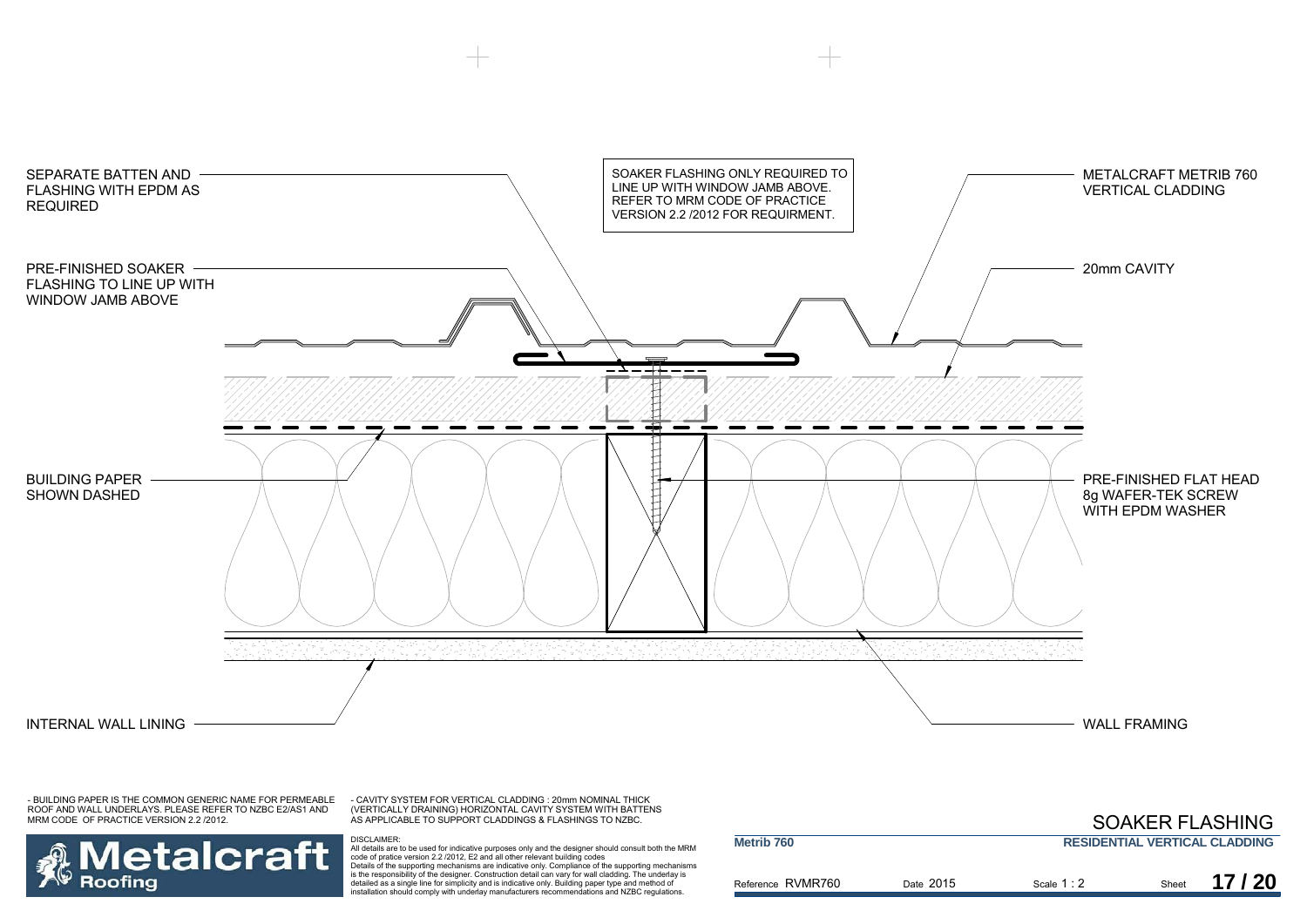![](_page_21_Figure_0.jpeg)

Reference RVMR760

**Metrib 760**

**Metalcraft** 

**Roofing** 

DISCLAIMER:<br>All details are to be used for indicative purposes only and the designer should consult both the MRM<br>code of pratice version 2.2 /2012, E2 and all other relevant building codes<br>Details of the supporting mechani is the responsibility of the designer. Construction detail can vary for wall cladding. The underlay is detailed as a single line for simplicity and is indicative only. Building paper type and method of installation should comply with underlay manufacturers recommendations and NZBC regulations.

|         |           | BUT TUM OF GLADDING (FLUSH) |       |                                      |
|---------|-----------|-----------------------------|-------|--------------------------------------|
|         |           |                             |       | <b>RESIDENTIAL VERTICAL CLADDING</b> |
| RVMR760 | Date 2015 | Scale 1:2                   | Sheet | 18/20                                |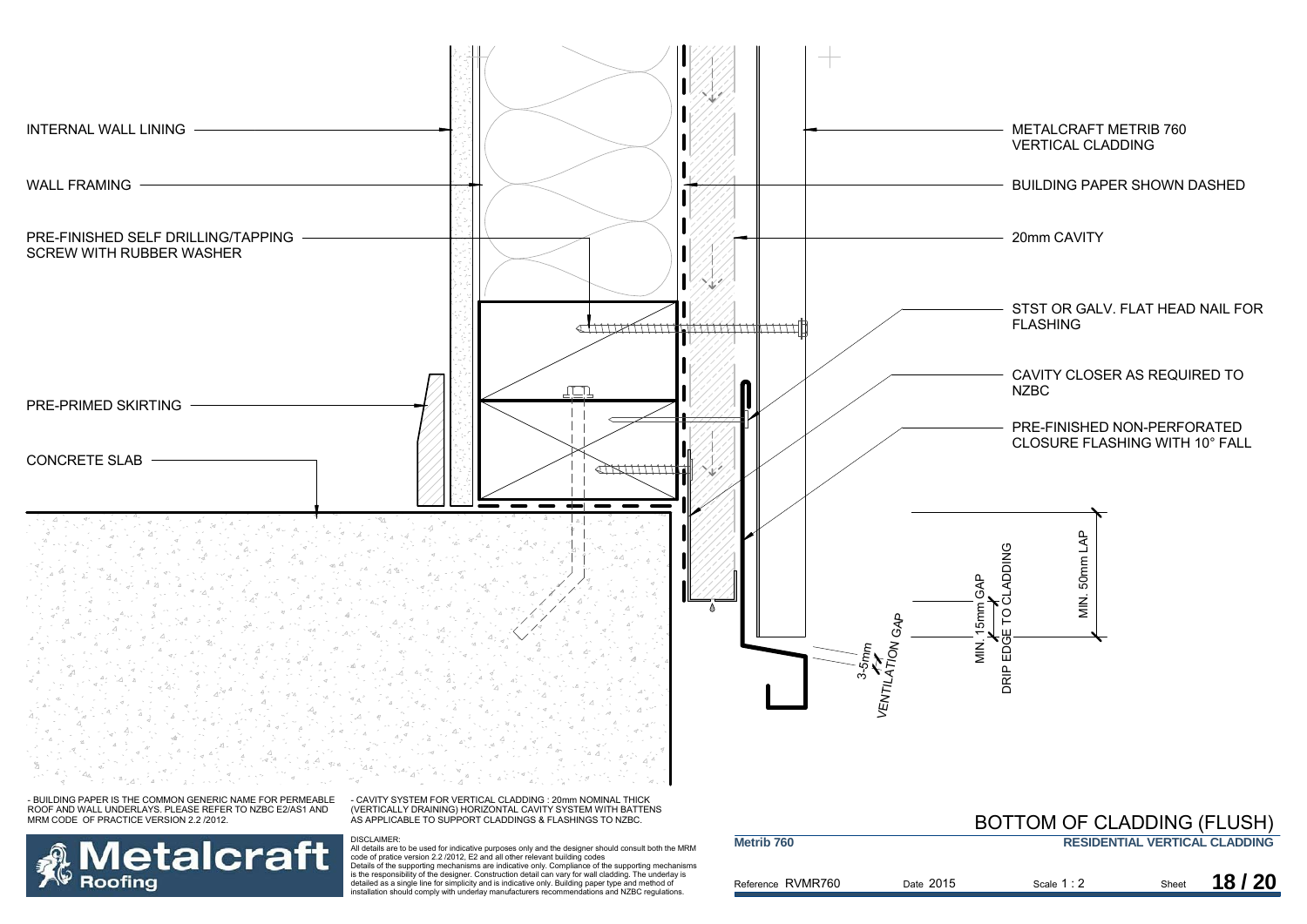![](_page_22_Figure_0.jpeg)

**Metalcraft** Roofina

DISCLAIMER:<br>All details are to be used for indicative purposes only and the designer should consult both the MRM<br>code of pratice version 2.2 /2012, E2 and all other relevant building codes<br>Details of the supporting mechani

is the responsibility of the designer. Construction detail can vary for wall cladding. The underlay is detailed as a single line for simplicity and is indicative only. Building paper type and method of installation should comply with underlay manufacturers recommendations and NZBC regulations.

| Metrib 760        |           |             |       | <b>RESIDENTIAL VERTICAL CLADDING</b> |
|-------------------|-----------|-------------|-------|--------------------------------------|
| Reference RVMR760 | Date 2015 | Scale $1:2$ | Sheet | 19/20                                |